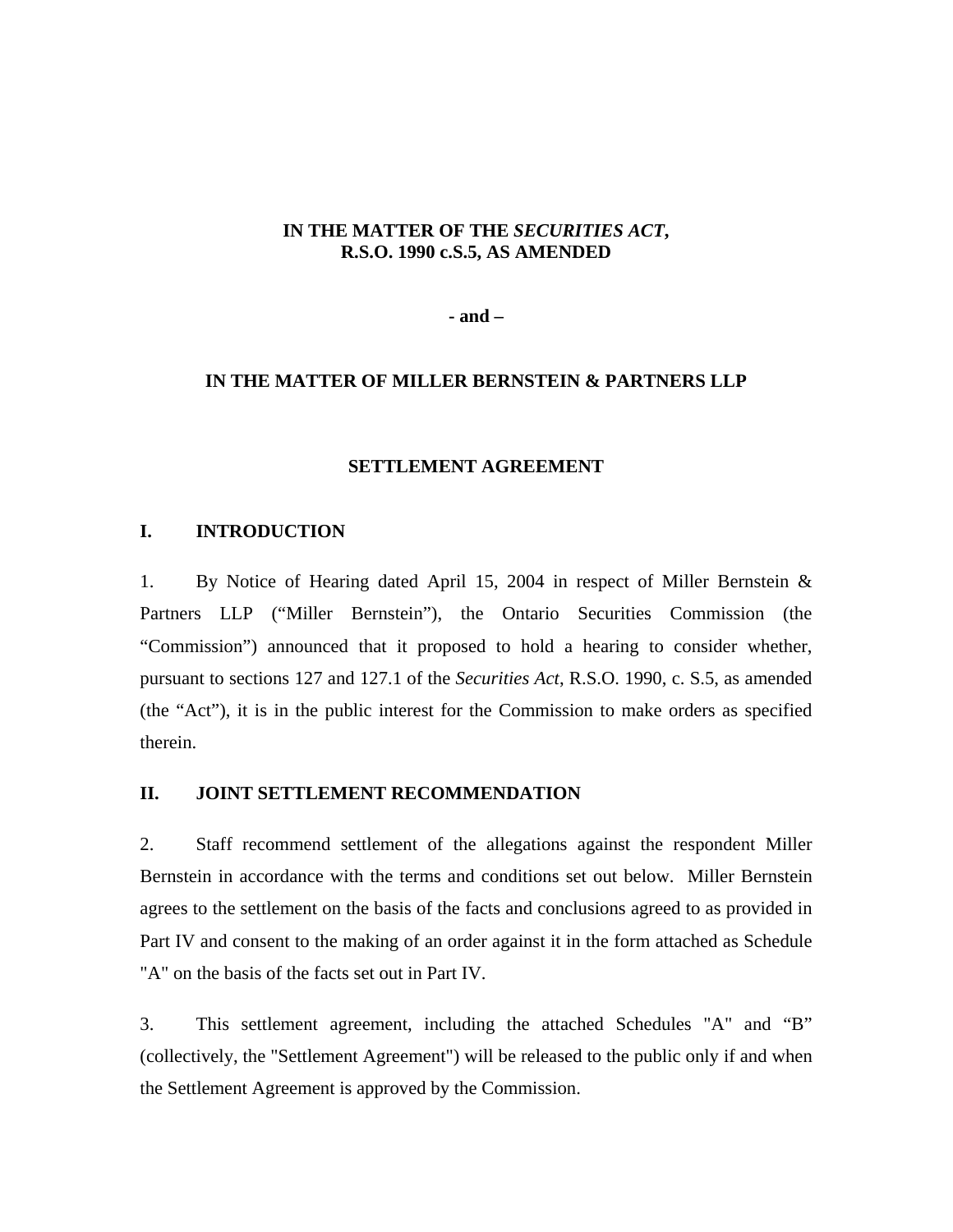#### **III. ACKNOWLEDGEMENT**

4. Staff and Miller Bernstein agree with the facts and conclusions set out in Part IV for the purpose of this settlement proceeding only, and further agree that this agreement of facts and conclusions is without prejudice to Miller Bernstein in any other proceedings of any kind including, but without limiting the generality of the foregoing, any proceedings brought by the Commission under the Act or any civil or other proceedings which may be brought by any other person, corporation, regulatory body or agency. For the purpose of this settlement agreement, reference to Miller Bernstein also includes the partnership's successors and assigns and includes any new partnership which is formed by or includes two or more of the Individual Partners (as defined on paragraph 7 below).

## **IV. AGREED FACTS**

#### **Background**

5. Buckingham Securities Corporation ("Buckingham") is incorporated pursuant to the laws of Ontario. Buckingham was registered under Ontario securities law as a securities dealer during the period from March 17, 1997 to July 6, 2001 (the "Material Time"). Buckingham commenced trading for clients in or about April 1997.

6. Miller Bernstein is a partnership of chartered accountants with an office in Toronto. In December 1996, Buckingham appointed Miller Bernstein as the firm's auditor. As the auditor appointed by Buckingham, Miller Bernstein was required under section 21.10(2) of the Act to make an examination of the annual financial statements and other regulatory filings of Buckingham, in accordance with generally accepted auditing standards, and to prepare a report on the financial affairs of Buckingham in accordance with professional reporting standards.

7. During the Material Time, the Miller Bernstein partnership consisted of six partners. Following the death of one of the partners in late December 1999, the Miller Bernstein partnership has consisted of five partners (the "Individual Partner(s)"). During the Material Time, Howard Kornblum ("Kornblum") was the audit partner in respect of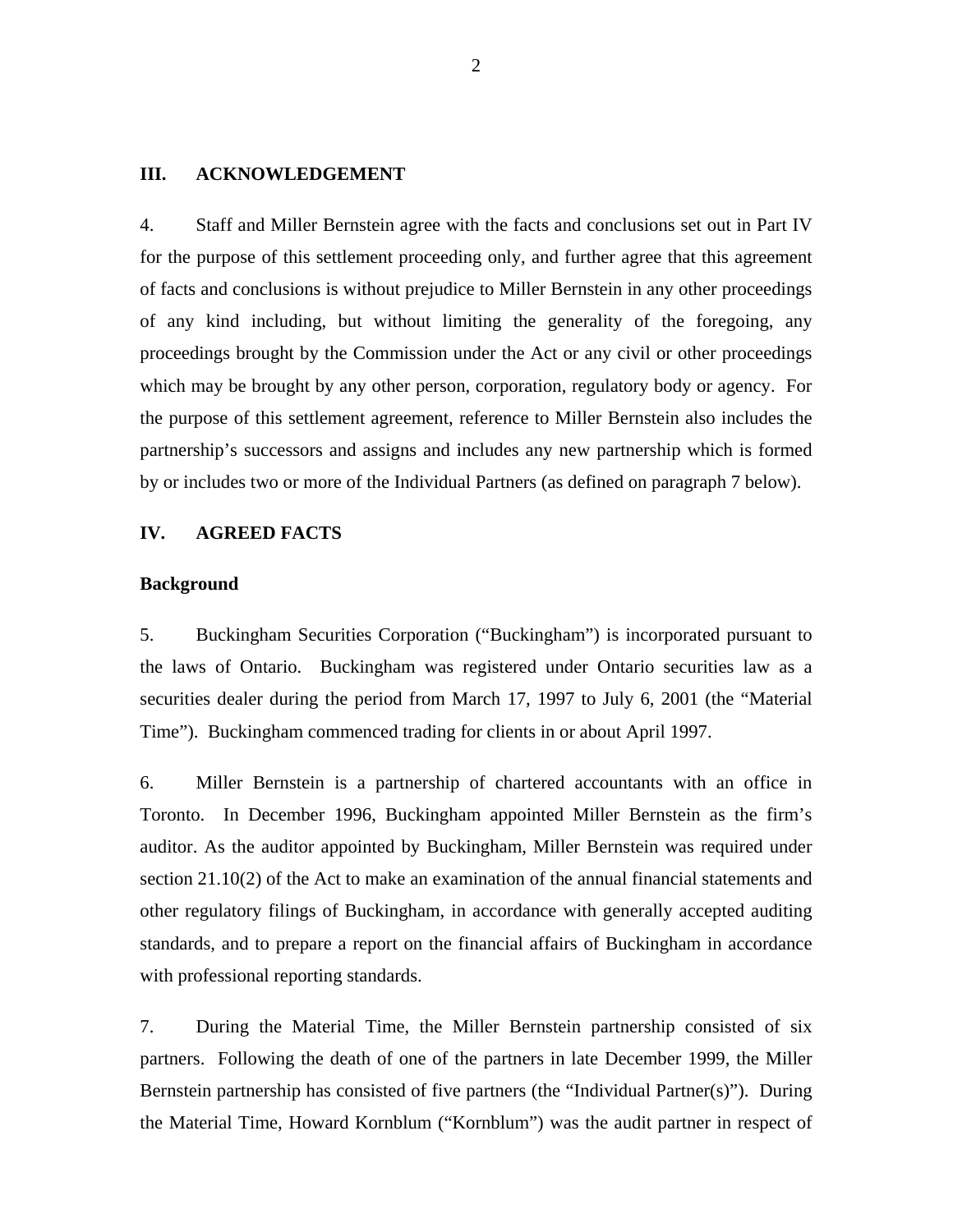the audit work carried out by Miller Bernstein. Kornblum signed the audit opinions contained in the 1999 and 2000 Form 9 Reports (described below) on behalf of Miller Bernstein.

8. Miller Bernstein has represented to Staff of the Commission that, at the Material Time, Buckingham was the only securities dealer audited by Miller Bernstein. When it was appointed to audit Buckingham, Miller Bernstein had not previously audited a securities dealer.

#### **The 1999 and 2000 Form 9 Reports**

9. Buckingham prepared Form 9 reports for the financial years ending March 31, 1999 and March 31, 2000 (hereafter, referred to as the "1999 Form 9 Report" and the "2000 Form 9 Report"). Section 142 of the Regulation to the Act requires a securities dealer, who is not a member of a self-regulatory organization to deliver to the Commission within 90 days after the end of each financial year a report prepared in accordance with Form 9. The Form 9 reports, among other things, record the capital position and requirements of the securities dealer, and confirm the segregation of clients' fully paid and excess margin securities. Section 144 of the Regulation to the Act requires that the Form 9 Reports be audited by an auditor appointed by the securities dealer, in accordance with generally accepted auditing standards and the audit requirements published by the Commission.

10. The 1999 and 2000 Form 9 Reports were submitted by Buckingham to the Commission. The Certificate of Partners or Directors on behalf of Buckingham for the 1999 and 2000 Form 9 Reports, certified, among other things, that:

- (a) the financial statements and other information presented fairly the financial position of Buckingham; and
- (b) information stated in the Certificate of partners or directors was true and correct, including the statement that Buckingham promptly segregated all clients' free securities.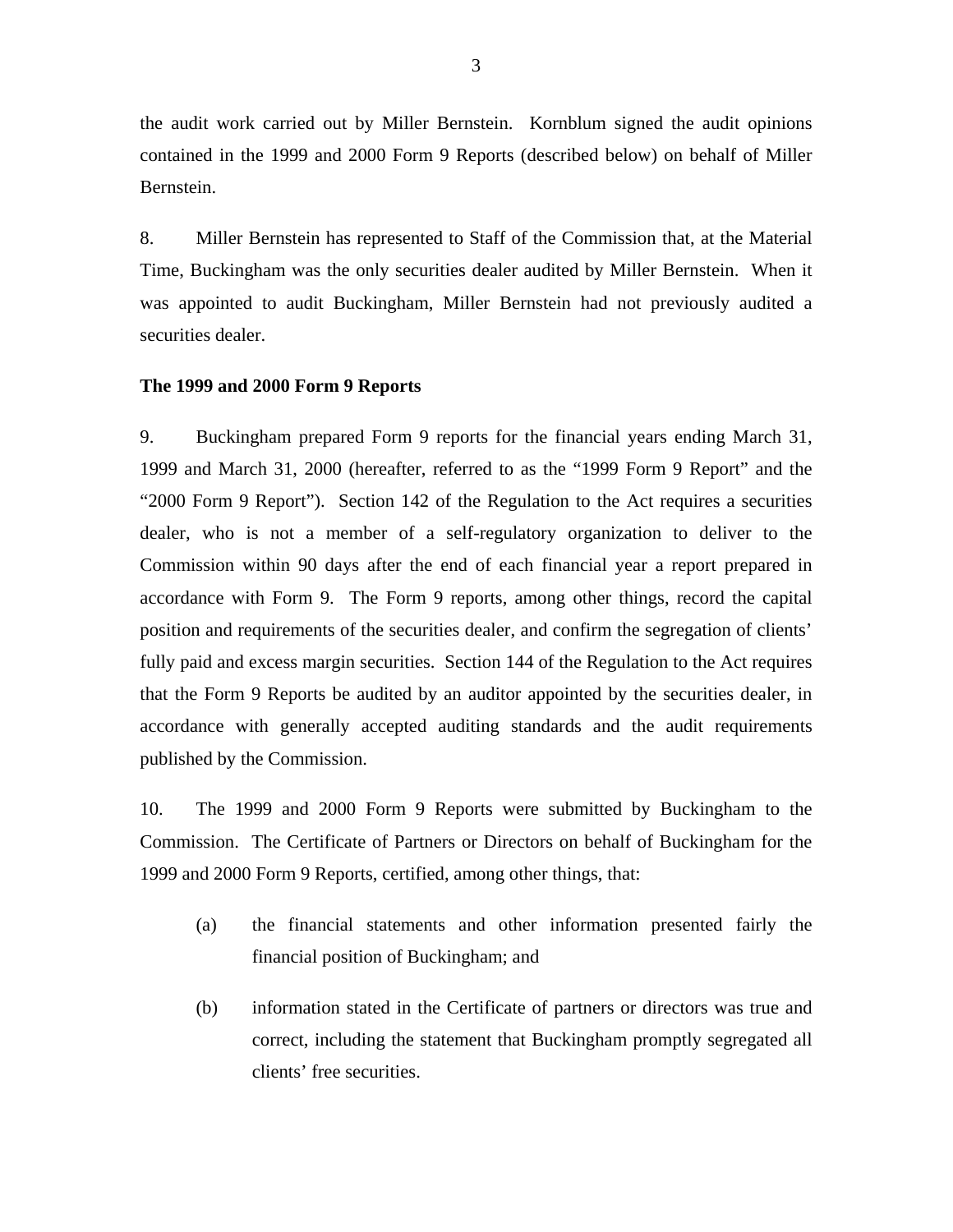11. Buckingham, for the fiscal years ending March 31, 1999 and March 31, 2000, made statements in the 1999 and 2000 Form 9 Reports required to be filed or furnished under Ontario securities law that, in a material respect and at the time and in the light of the circumstances under which they were made, were misleading or untrue or did not state a fact that was required to be stated or that was necessary to make the statements not misleading, specifically:

(i) a. the 1999 Statement of Assets and Liabilities and Capital stated that the amount of Buckingham's total liabilities (excluding subordinated loans) was \$4,402,608 when such amount was in excess of \$12,000,000;

 b. the 1999 Statement of Net Free Capital stated that Buckingham had excess net free capital, before taking account of capital requirements, in the amount of \$521,766, when Buckingham had a deficiency of net free capital in excess of \$8,000,000;

 c. the 1999 Statement of Adjusted Liabilities stated that the amount of Buckingham's adjusted liabilities was \$3,527,784, when the amount was in excess of \$11,500,000;

 d. the 1999 Statement of Minimum Free Capital stated that Buckingham had excess net free capital, after deducting capital requirements, in the amount of \$179,544, when Buckingham had a deficiency of net free capital in excess of \$9,000,000;

 e. the 1999 Certificate of Partners or Directors stated that Buckingham properly segregated all clients' free securities, when Buckingham was not segregating clients' free securities.

(ii) a. the 2000 Statements of Assets and Liabilities and Capital stated that the amount of Buckingham's total liabilities (excluding subordinated loans) was \$11,085,049, when such amount was in excess of \$36,000,000;

 b. the 2000 Statement of Net Free Capital stated that Buckingham had excess net free capital, before taking account of capital requirements,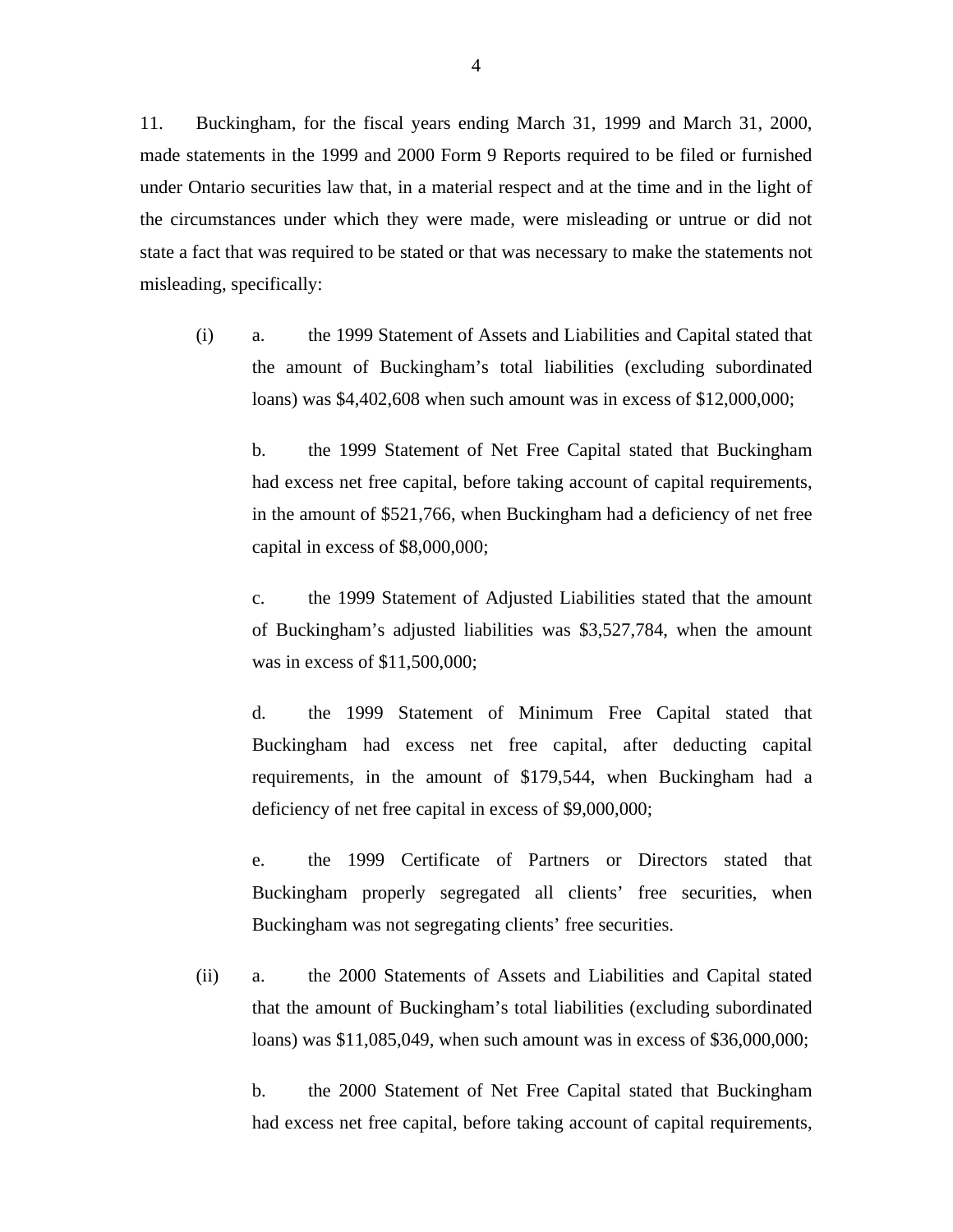in the amount of \$738,675, when Buckingham had a deficiency of net free capital in excess of \$25,500,000;

 c. the 2000 Statement of Adjusted Liabilities stated that the amount of Buckingham's adjusted liabilities was \$6,914,102, when such amount was in excess of \$31,000,000;

 d. the 2000 Statement of Minimum Free Capital stated that Buckingham had excess net free capital, after deducting capital requirements, in the amount of \$144,778, when Buckingham had a deficiency of net free capital in excess of \$27,500,000;

 e. the 2000 Certificate of Partners or Directors stated that Buckingham had properly segregated all clients' free securities, when Buckingham was not segregating clients' free securities.

#### **Misleading or Untrue Statements in Audit Reports**

12. Miller Bernstein did not obtain sufficient audit evidence to determine the segregation of client assets and did not formulate appropriate procedures to review margin accounts held by clients of Buckingham to support the opinions expressed by it in the audit opinions contained in the 1999 and 2000 Form 9 Reports.

13. Miller Bernstein, in its audit report addressed to the Ontario Securities Commission in each of the 1999 and 2000 Form 9 Reports, stated that it had examined the financial statements and other financial information prepared by Buckingham contained within the Reports. In relation to its examination of such financial statements and information for each of the financial years ending March 31, 1999 and March 31, 2000, Miller Bernstein expressed its opinion as follows:

> Our examination was made in accordance with generally accepted auditing standards and accordingly included such tests and other procedures as we considered necessary in the circumstances, including the audit procedures prescribed by the Ontario Securities Commission.

In our opinion,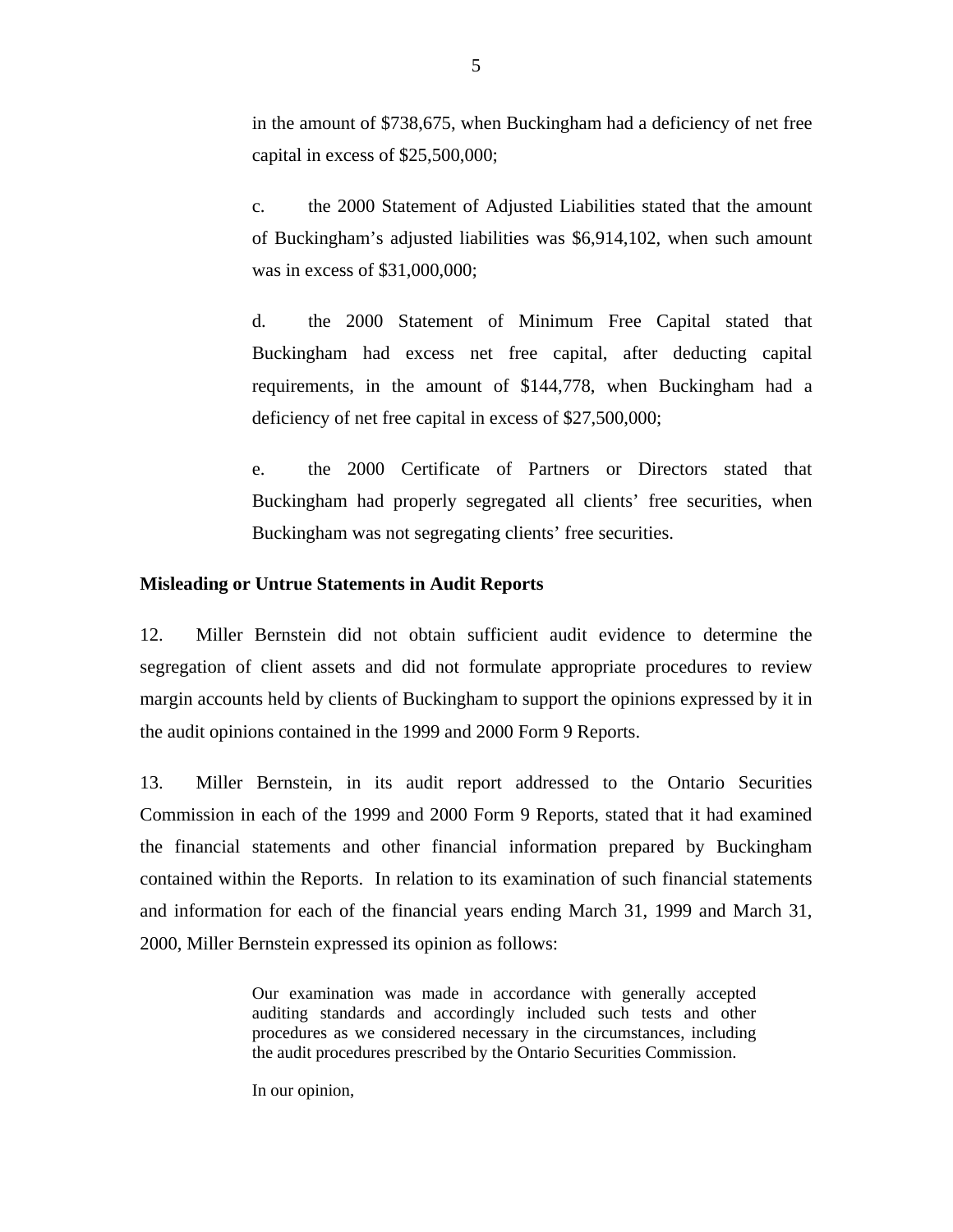- (i) the statement of assets and liabilities presents fairly the financial position of the firm as at [March 31, 1999/March 31, 2000] in the form required under the Regulation to The Securities Act, 1978 in accordance with the basis of accounting disclosed in Note 1 applied on a basis consistent with that of the preceding year; and
- (ii) the statements of net free capital, adjusted liabilities, minimum free capital and statement of segregation requirements and funds on deposit in segregation as at [March 31, 1999/March 31, 2000] are presented in accordance with applicable instructions in the Regulation under The Securities Act, 1978.

…

The additional information set out in Part II, schedules 1 to 18 and the answers contained in questions 5 and 6 on the certificate of partners or directors have been subjected to the tests and other auditing procedures applied in the examination of the financial statements A to E in Part I and schedule 19 in Part II, and in our opinion, are fairly stated in all respects material in relation to these financial statements taken as a whole.

### **Conduct Contrary to the Public Interest**

14. Having regard to the misleading or untrue statements contained in the Form 9 Reports, described in paragraph 11 above, Miller Bernstein's conduct was contrary to the public interest in that, for the fiscal years ending March 31, 1999 and March 31, 2000, Miller Bernstein stated, in its opinions contained in Buckingham's 1999 and 2000 Form 9 Reports, that its examination of Buckingham's financial statements and other financial information was made in accordance with generally accepted auditing standards. Such statements made by Miller Bernstein were in a material respect and at the time and in the light of the circumstances under which they were made, misleading or untrue, or did not state a fact that was required to be stated or that was necessary to make the statements not misleading.

# **V. TERMS OF SETTLEMENT**

15. Miller Bernstein agrees to the following terms of settlement:

A. At the time of approval of this settlement, Miller Bernstein will make a settlement payment in the amount of \$75,000 by certified cheque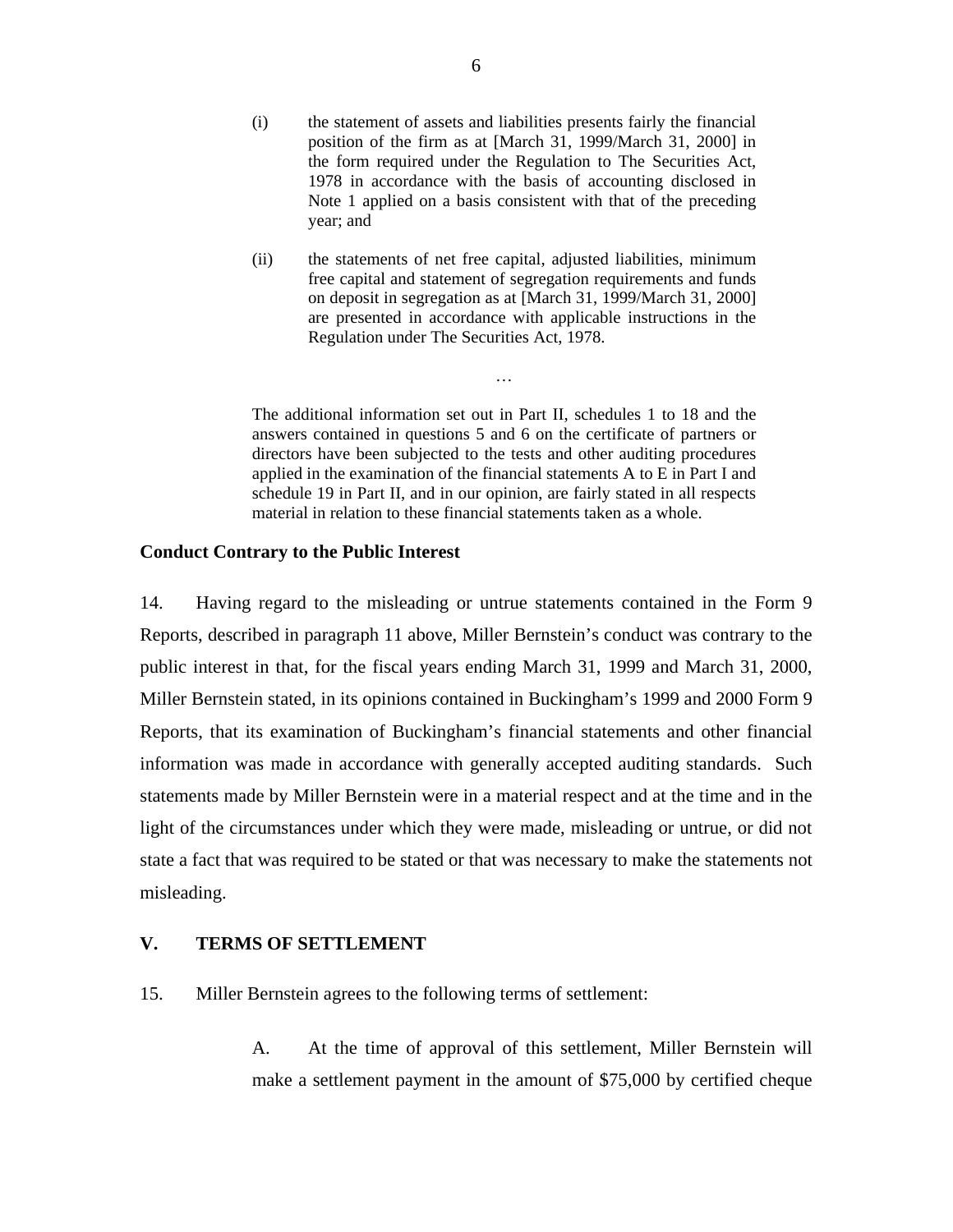or bank draft to the Commission for allocation to or for the benefit of third parties under section 3.4(2) of the Act;

B. Miller Bernstein undertakes to the Commission that it will not provide auditing or other services to reporting issuers or to registrants under Ontario securities law in their capacity as reporting issuers and registrants, respectively. Miller Bernstein agrees to execute an undertaking to the Commission in the form attached as Schedule "B" to this Settlement Agreement. Staff and Miller Bernstein agree that this undertaking applies to the Miller Bernstein partnership and is not intended to apply to any individual partner or employee of Miller Bernstein to the extent that he or she leaves Miller Bernstein to join another accounting firm or other entity. Miller Bernstein agrees that it will forthwith notify the Institute of Chartered Accountants of Ontario (the "ICAO") and the Canadian Public Accountability Board (the "CPAB") in the event that any Individual Partner (as defined in paragraph 7 above) of Miller Bernstein leaves the partnership, and further, Miller Bernstein will identify the accounting firm or other entity that the departing Individual Partner intends to join;

C. No earlier than one year after the date of approval of this settlement, Miller Bernstein will be at liberty to apply to the Commission for an Order pursuant to section 144 of the Act for relief from the undertaking not to provide auditing or other services to reporting issuers or to registrants described above in paragraph 15(B). In respect of such application made by Miller Bernstein, Miller Bernstein agrees to the following:

i. Miller Bernstein will not make such application under section 144 of the Act until it has complied with the following: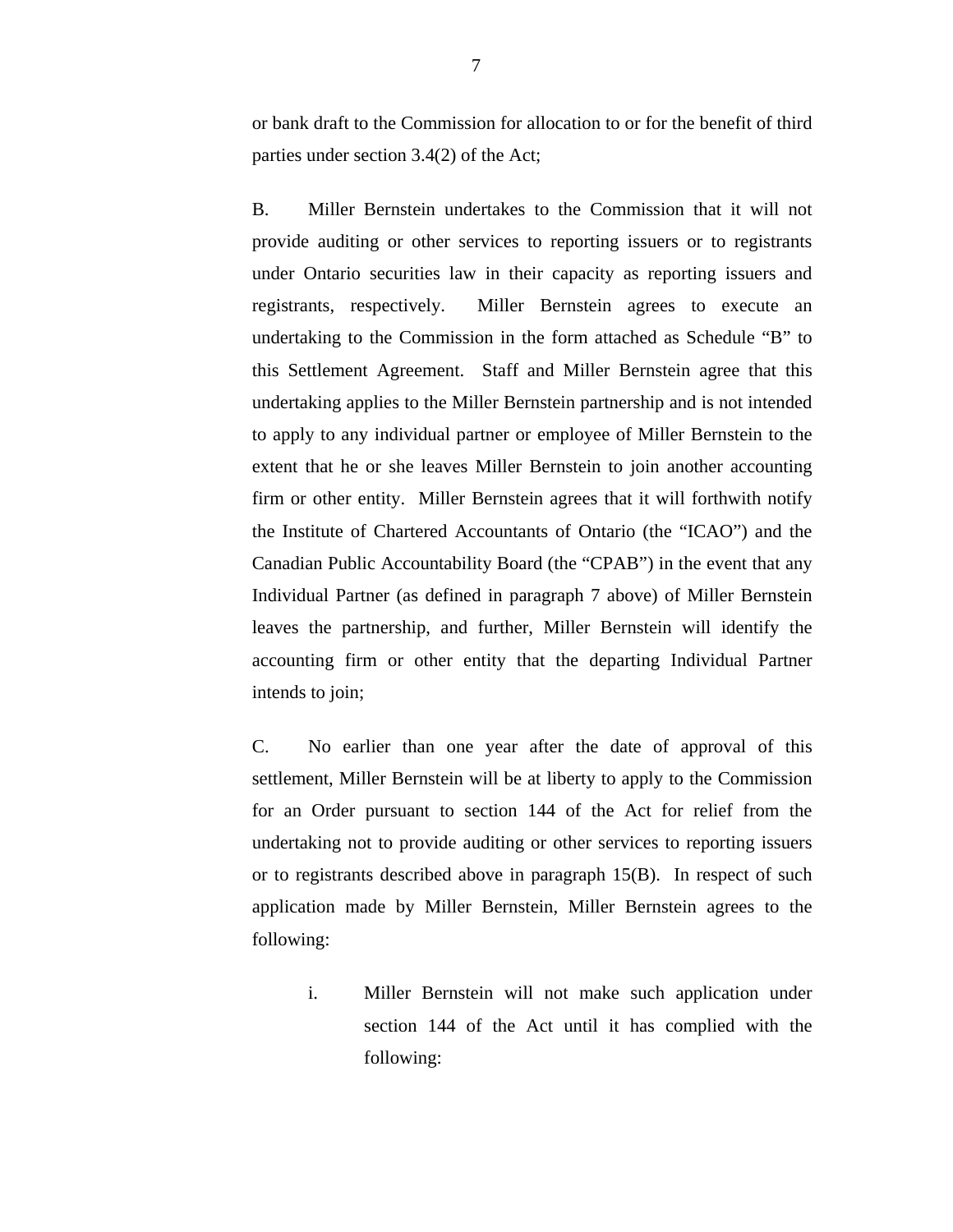- a) Miller Bernstein at its own expense shall prepare a quality control report ("Quality Control Report") that complies with the guidelines or requirements of the Canadian Public Accountability Board (the "CPAB") for participating audit firms (as such term is defined in National Instrument 52-108 – "Auditor Oversight", and hereafter referred to as a "Participating Audit Firm"). Miller Bernstein will provide the Quality Control Report to the CPAB, and to Staff and the Commission concurrently. The Quality Control Report shall be filed with the Secretary to the Commission and be made publicly available;
- b) the CPAB, or alternatively, a public accounting firm acceptable to Staff and Miller Bernstein, has performed an inspection (the "Inspection") of Miller Bernstein, including the partnership's practices and procedures, and in particular, the design and implementation of the quality controls in place at Miller Bernstein as set out in the Quality Control Report. Such Inspection is to be carried out at the expense of Miller Bernstein. The report setting out the results of such Inspection shall be submitted to Staff and the Commission and Miller Bernstein concurrently;
- c) Miller Bernstein will implement such changes as may be recommended by the CPAB (or alternatively, the public accounting firm) in relation to the Inspection, within reasonable time frames set out by the CPAB (or alternatively, the public accounting firm) in consultation with Miller Bernstein and Staff. Miller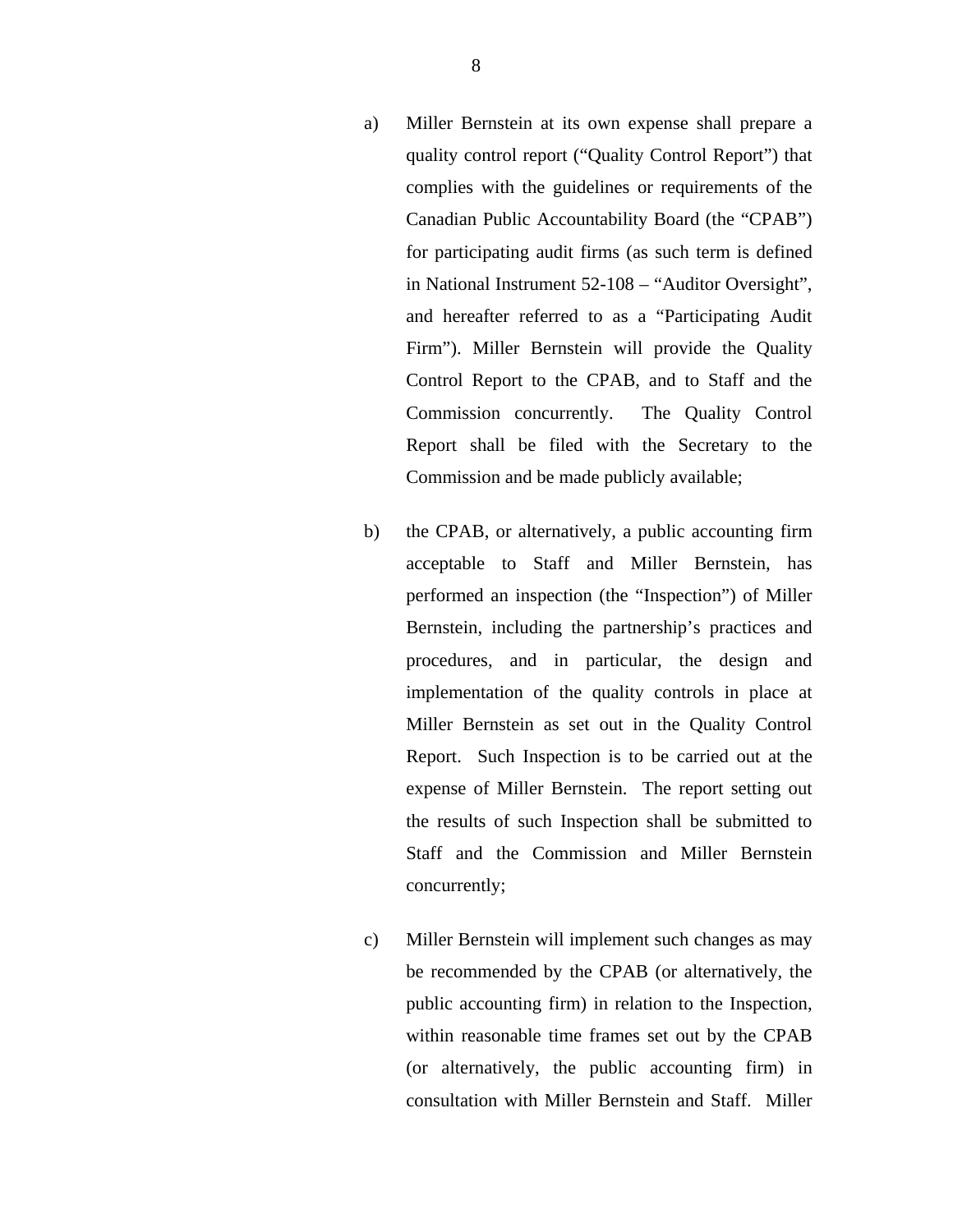Bernstein will provide a report or reports concerning the implementation of the recommendations concurrently to Staff and the Commission, and to the CPAB (or alternatively, the public accounting firm) within the aforementioned time frames. The report(s) prepared by Miller Bernstein shall be filed with the Secretary to the Commission and be made publicly available.

- d) Miller Bernstein is a Participating Audit Firm (as defined in National Instrument 52-108 – "Auditor Oversight"); and
- e) Miller Bernstein is in compliance with any restrictions or sanctions imposed by the CPAB;
- ii. Miller Bernstein further undertakes to the Commission that if it seeks to become registered with the CPAB as a Participating Audit Firm, it will give Staff reasonable prior notice of its application to the CPAB for registration; and
- iii. Staff of the Commission will be at liberty to oppose any application made by Miller Bernstein pursuant to section 144 of the Act or to seek the imposition by the Commission of sanctions on any order made by the Commission granting relief from the undertaking.

D. Miller Bernstein will provide forthwith a copy of the Order of the Commission and this Settlement Agreement to the ICAO and to the CPAB;

E. pursuant to clause 6 of subsection 127(1) of the Act, Miller Bernstein will be reprimanded by the Commission;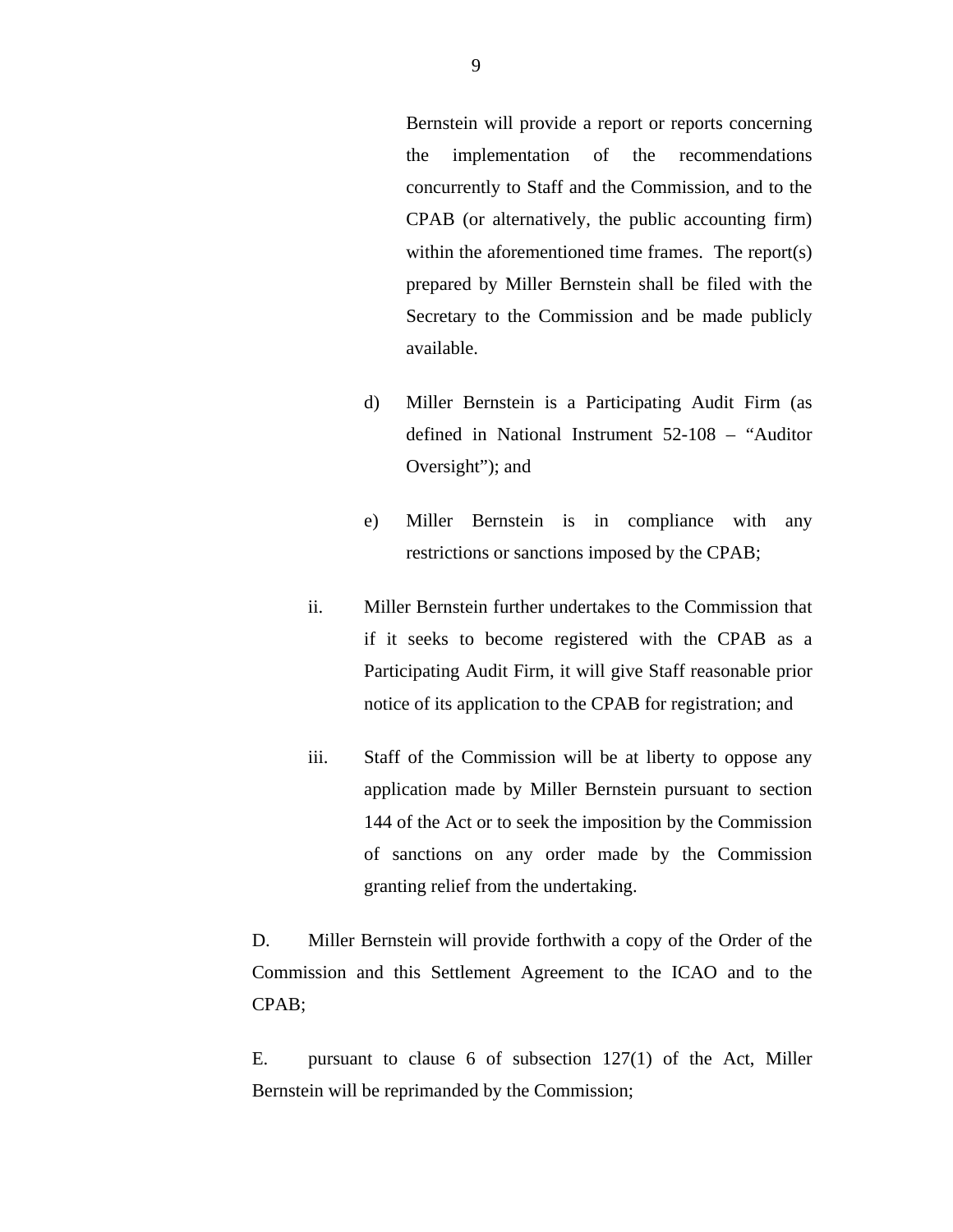F. pursuant to subsection 127.1(1)(b) of the Act, Miller Bernstein will make payment to the Commission in the amount of \$115,000 by certified cheque or bank draft in respect of a portion of the costs of the Commission's investigation in relation to Miller Bernstein, such payment to be made at the time of approval of this settlement; and

G. Howard Kornblum, in his capacity as a representative partner of Miller Bernstein, will attend the hearing before the Commission on a date to be determined by the Secretary to the Commission to consider the Settlement Agreement, or such other date as may be agreed to by the parties for the scheduling of the hearing to consider the Settlement Agreement.

### **VI. STAFF COMMITMENT**

16. If this settlement is approved by the Commission, Staff will not initiate any other proceeding under the Act against Miller Bernstein in relation to the facts set out in Part IV of this Settlement Agreement, subject to the provisions contained in paragraphs 17 and 21 below.

17. If this Settlement Agreement is approved by the Commission, and at any subsequent time Miller Bernstein fails to honour the terms and undertakings contained in Part V herein, Staff reserve the right to bring proceedings under Ontario securities law against Miller Bernstein based on the facts set out in Part IV of the Settlement Agreement, as well as the breach of the terms and undertakings.

# **VII. PROCEDURE FOR APPROVAL OF SETTLEMENT**

18. Approval of the settlement set out in the Settlement Agreement shall be sought at a public hearing of the Commission scheduled for such date as is agreed to by Staff and Miller Bernstein.

19. Counsel for Staff or Miller Bernstein may refer to any part, or all, of the Settlement Agreement at the Settlement Hearing. Staff and Miller Bernstein agree that the Settlement Agreement will constitute the entirety of the evidence to be submitted at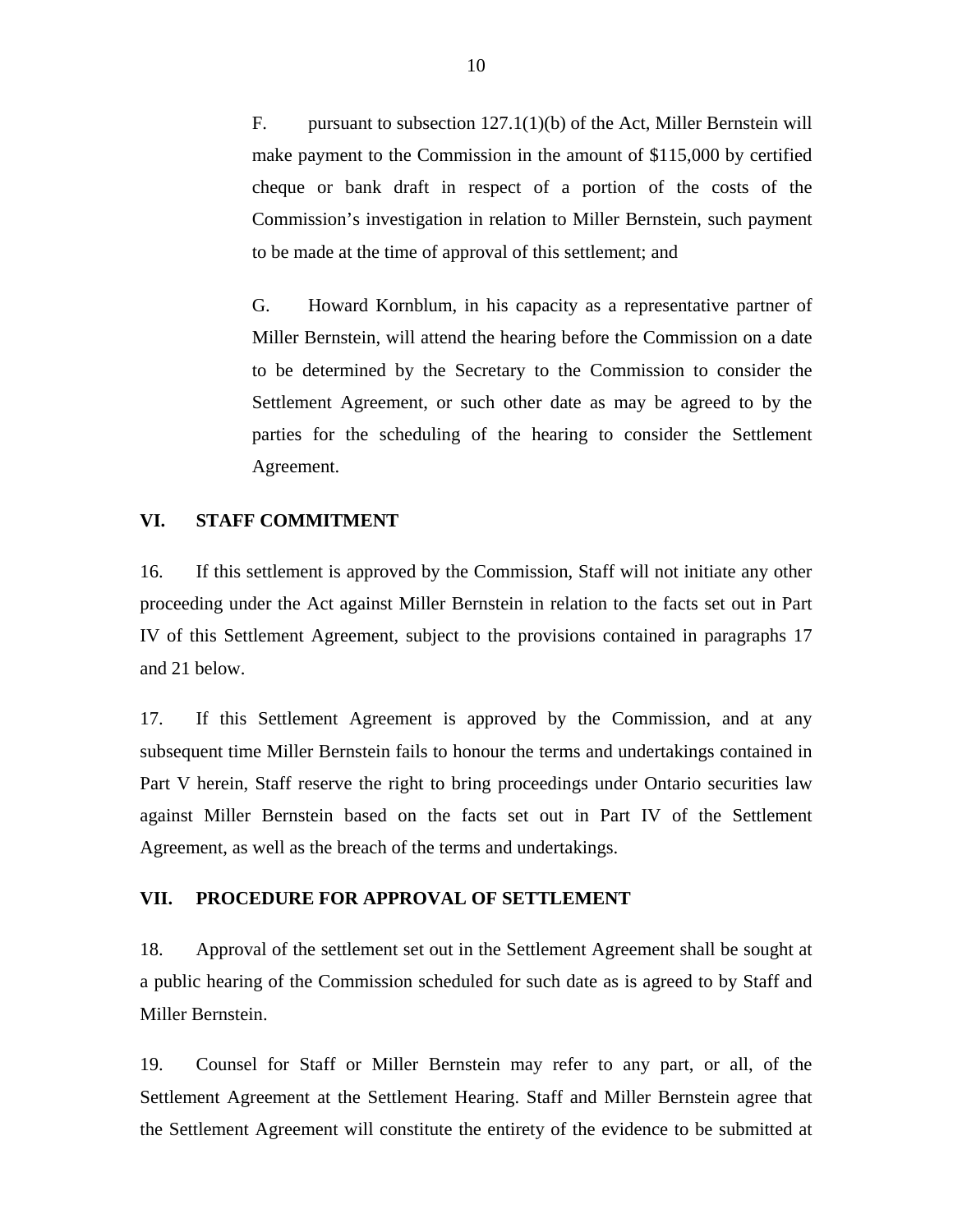the Settlement Hearing, unless the parties later agree that further evidence should be submitted at the Settlement Hearing.

20. If the Settlement Agreement is approved by the Commission, Miller Bernstein agrees to waive its right to a full hearing, judicial review or appeal of the matter under the Act.

21. Staff and Miller Bernstein agree that if the Settlement Agreement is approved by the Commission, they will not make any statement inconsistent with the Settlement Agreement. Notwithstanding this paragraph, nothing in this Settlement Agreement shall prevent Miller Bernstein from raising any defence that may be available to Miller Bernstein in any civil or administrative proceeding commenced against Miller Bernstein or its predecessors.

22. Whether or not the Settlement Agreement is approved by the Commission, Miller Bernstein agrees that it will not, in any proceeding, refer to or rely upon the Settlement Agreement or the settlement negotiations as the basis of any attack on the Commission's jurisdiction, alleged bias or appearance of bias, alleged unfairness or any other remedies or challenges that may otherwise be available.

23. If, for any reason whatsoever, the Settlement Agreement is not approved by the Commission, or an order in the form attached as Schedule "A" is not made by the Commission;

- a. the Settlement Agreement and its terms, including all settlement negotiations between Staff and Miller Bernstein leading up to its presentation at the Settlement Hearing, shall be without prejudice to Staff and Miller Bernstein;
- b. Staff and Miller Bernstein shall be entitled to all available proceedings, remedies and challenges, including proceeding to a hearing on the merits of the allegations in the Notice of Hearing and Statement of Allegations of Staff, unaffected by the Settlement Agreement or the settlement negotiations; and